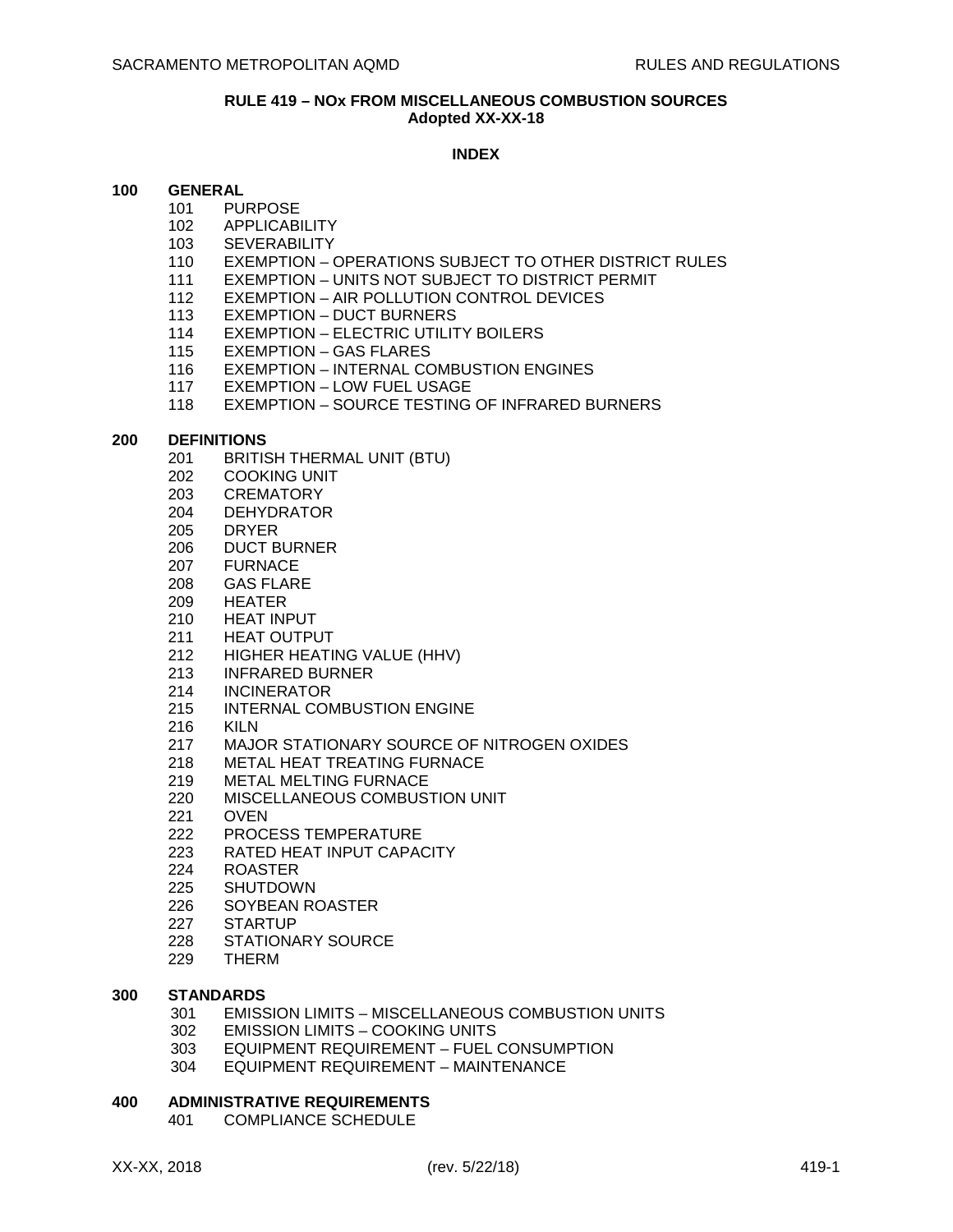- 402 LOSS OF EXEMPTION LOW FUEL USAGE<br>403 SOURCE TESTING FREQUENCY
- 403 SOURCE TESTING FREQUENCY<br>404 SOURCE TESTING PROTOCOL
- SOURCE TESTING PROTOCOL

# **500 MONITORING AND RECORDKEEPING**

- 501 TEST METHODS<br>502 RECORDKEEPIN
- **RECORDKEEPING**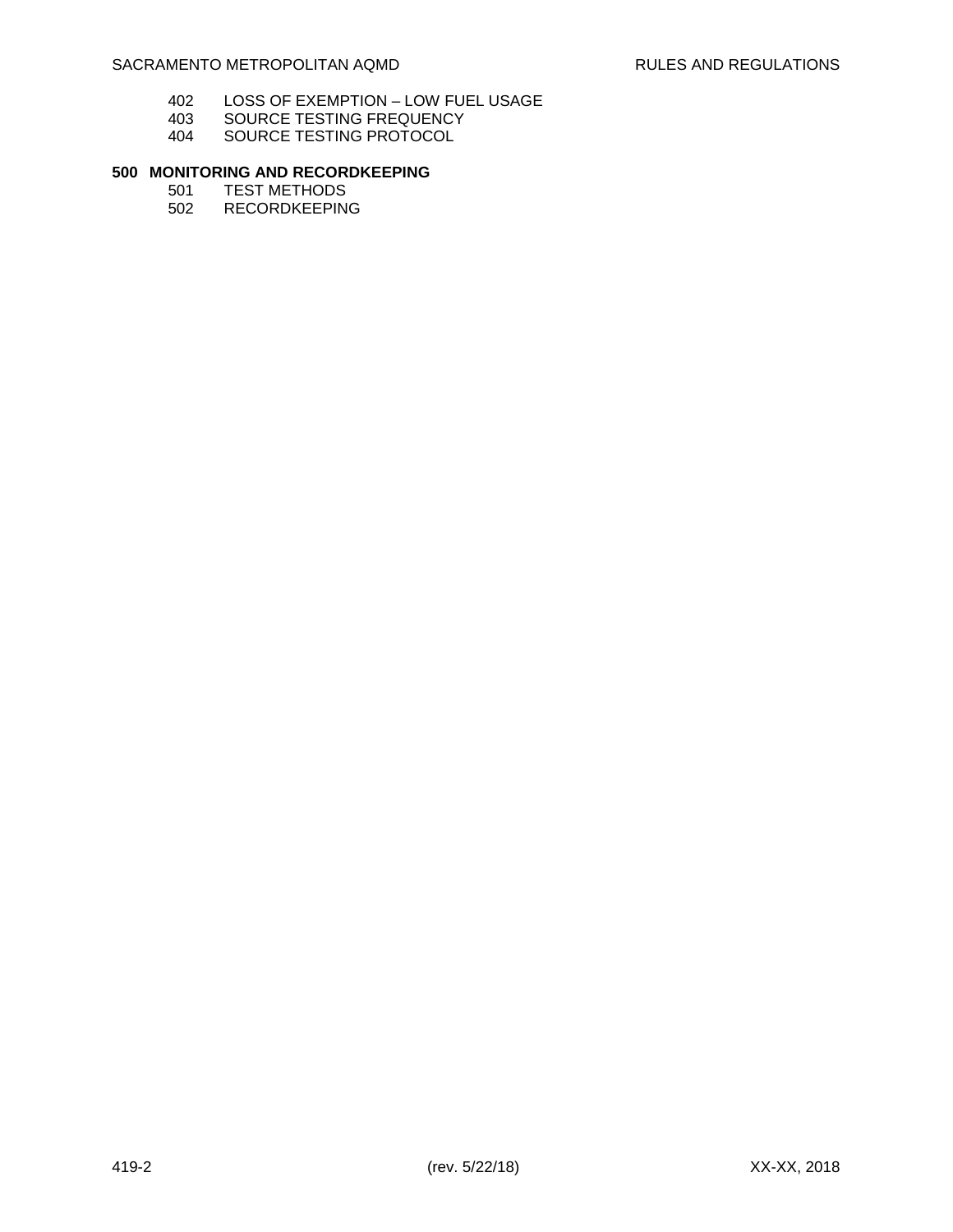#### **100 GENERAL**

- 101 **PURPOSE:** To limit the emissions of nitrogen oxides (NOx) and carbon monoxide (CO) from gaseous and liquid fuel-fired miscellaneous combustion units and cooking units, as defined in this rule.
- 102 **APPLICABILITY:** This rule applies to any miscellaneous combustion unit or cooking unit with a total rated heat input capacity of 2 million Btu per hour or greater that is located at a major stationary source of NOx and to any miscellaneous combustion unit or cooking unit with a total rated heat input capacity of 5 million Btu per hour or greater that is not located at a major stationary source of NOx.
- 103 **SEVERABILITY:** If any section, subsection, sentence, clause, phrase, or portion of this rule is, for any reason, held invalid, unconstitutional, or unenforceable by any court of competent jurisdiction, such portion is deemed as a separate, distinct, and independent provision, and such holding does not affect the validity of the remaining portions thereof.
- 110 **EXEMPTION OPERATIONS SUBJECT TO OTHER DISTRICT RULES:** The requirements of this rule do not apply to any unit subject to requirements under the following rules:
	- 110.1 Rule 411 NOX FROM BOILERS, PROCESS HEATERS AND STEAM GENERATORS;
	- 110.2 Rule 412 STATIONARY IC ENGINES LOCATED AT MAJOR STATIONARY SOURCES OF NOX;
	- 110.3 Rule 413 STATIONARY GAS TURBINES; and
	- 110.4 Rule 414 WATER HEATERS, BOILERS AND PROCESS HEATERS RATED LESS THAN 1,000,000 BTU PER HOUR.
- 111 **EXEMPTION UNITS NOT SUBJECT TO DISTRICT PERMIT:** The requirements of this rule do not apply to any unit exempt from Rule 201 – GENERAL PERMIT REQUIREMENTS.
- 112 **EXEMPTION AIR POLLUTION CONTROL DEVICES:** The requirements of this rule do not apply to combustion equipment where its primary function is to operate as an air pollution control device including, but not limited to, afterburners, catalytic oxidizers, flares, thermal oxidizers, or vapor incinerators.
- 113 **EXEMPTION DUCT BURNERS:** The requirements of this rule do not apply to duct burners operating upstream of and controlled by a properly working selective catalytic reduction (SCR) add-on NOx control device that complies with all pertinent permit conditions.
- 114 **EXEMPTION ELECTRIC UTILITY BOILERS:** The requirements of this rule do not apply to any unit that is exclusively used by an electric utility to generate electricity.
- 115 **EXEMPTION GAS FLARES:** The requirements of this rule do not apply to gas flares.
- 116 **EXEMPTION INTERNAL COMBUSTION ENGINES:** The requirements of this rule do not apply to internal combustion engines.

#### 117 **EXEMPTION – LOW FUEL USAGE:**

- 117.1 The requirements of Sections 301, 302, 303, and 403 do not apply to any miscellaneous combustion unit or cooking unit that uses less than 30,000 therms per year of fuel, provided all of the following conditions are met:
	- a. The unit is not located at a major stationary source of NOx;
	- b The owner or operator of the unit meets the requirements of sections 303.2 and either 502.2 or 502.3 as applicable; and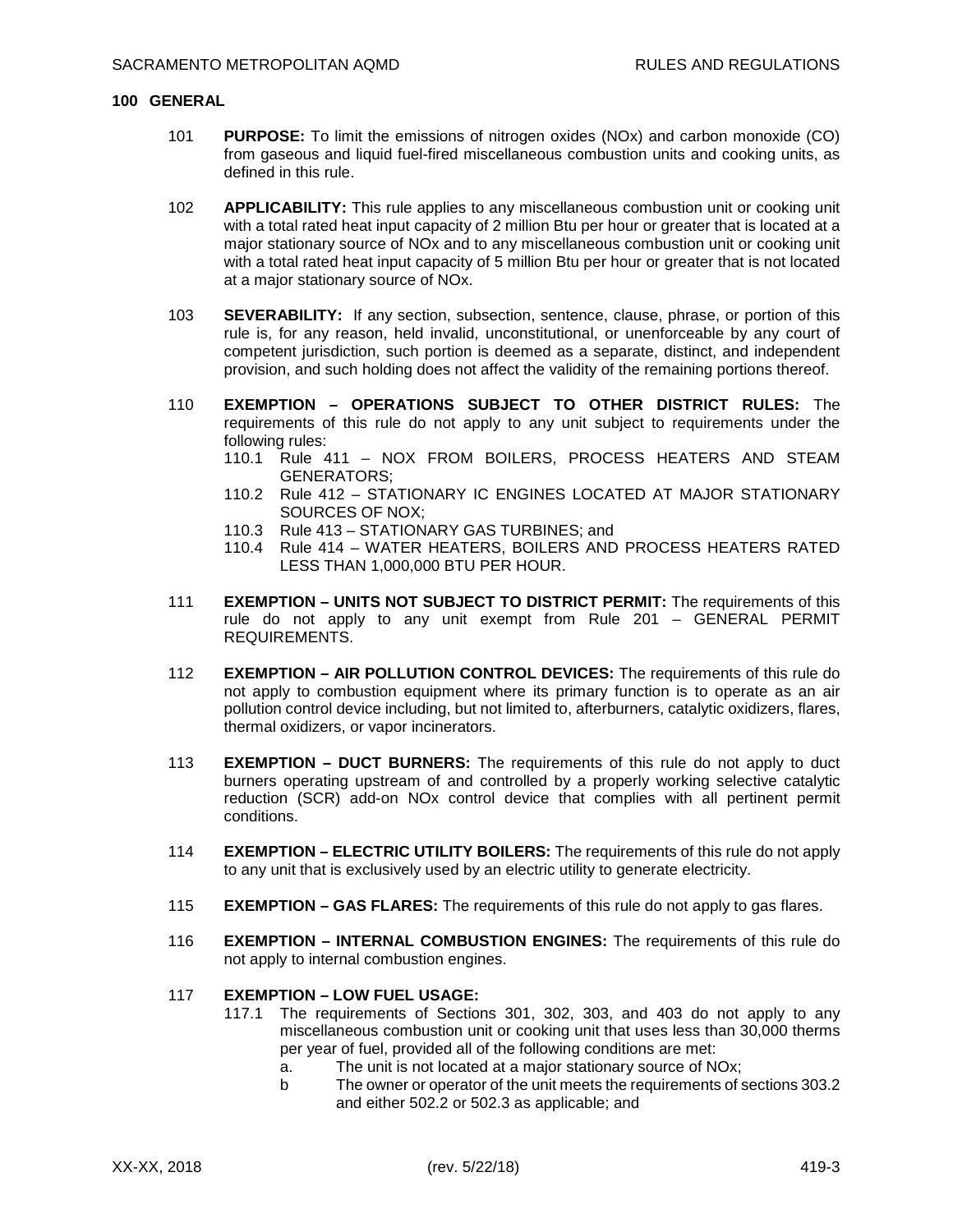- c. The owner or operator of the unit submits a permit application to the District pursuant to Rule 201 – GENERAL PERMIT REQUIREMENTS to establish a limitation on the fuel usage. To qualify for the exemption, the permit application must be submitted by (six months after date of adoption).
- 117.2 If the fuel usage for any unit claiming this exemption equals or exceeds 30,000 therms in any calendar year beginning on or after January 1, 2019, then the owner or operator of the unit must comply with the requirements in Section 402.
- 118 **EXEMPTION SOURCE TESTING OF INFRARED BURNERS:** The source testing requirements in Sections 403 and 404 do not apply to units heated solely with infrared burners.

## **200 DEFINITIONS**

- 201 **BRITISH THERMAL UNIT (BTU):** The amount of heat required to raise the temperature of one pound of water from 59 °F to 60 °F at one atmosphere of pressure.
- 202 **COOKING UNIT:** Any oven or dryer used to heat, cook, dry, roast, or prepare food, or products for making beverages, for human consumption.
- 203 **CREMATORY:** Any unit that reduces human or animal remains to bone fragments and ashes through heat and evaporation.
- 204 **DEHYDRATOR:** Any unit that drives free water from products like fruits, vegetables, and nuts at an accelerated rate without damage to the product.
- 205 **DRYER:** Any unit in which material is dried or cured in direct contact with the products of combustion.
- 206 **DUCT BURNER:** Any combustion equipment installed on existing ductwork and designed to further heat exhaust gases, to promote process drying or to preheat exhaust prior to a selective catalytic reduction (SCR) control device.
- 207 **FURNACE:** Any unit with an enclosed chamber in which heat is produced by a combustion source, typically used for metallurgy, pyrolysis, ashing, calcining, sintering, and other high temperature processes.
- 208 **GAS FLARE:** Any unit primarily used for burning off flammable gas released by pressure relief valves during unplanned over-pressuring of equipment. Gas flares are also often used for the planned combustion of gases over relatively short periods during startup and shutdown, and to control landfill gas emissions, sewage treatment digester gas emissions, and oilfield waste gas emissions.
- 209 **HEATER:** Any unit that transfers heat from combusted fuel to materials or air contained in the unit or in an adjoining cabinet, container, or structure. Heater does not include any unit defined elsewhere in this rule.
- 210 **HEAT INPUT:** The heat of combustion released by fuels burned in a unit based on the higher heating value of the fuel. This does not include the enthalpy of incoming combustion air.
- 211 **HEAT OUTPUT:** The enthalpy of the working fluid output of a burner.
- 212 **HIGHER HEATING VALUE (HHV)**: The total heat liberated per mass or volume of fuel burned (Btu per pound, cubic foot, or gallon), when fuel and dry air undergo complete combustion and all resultant products are brought to their standard states. If certification of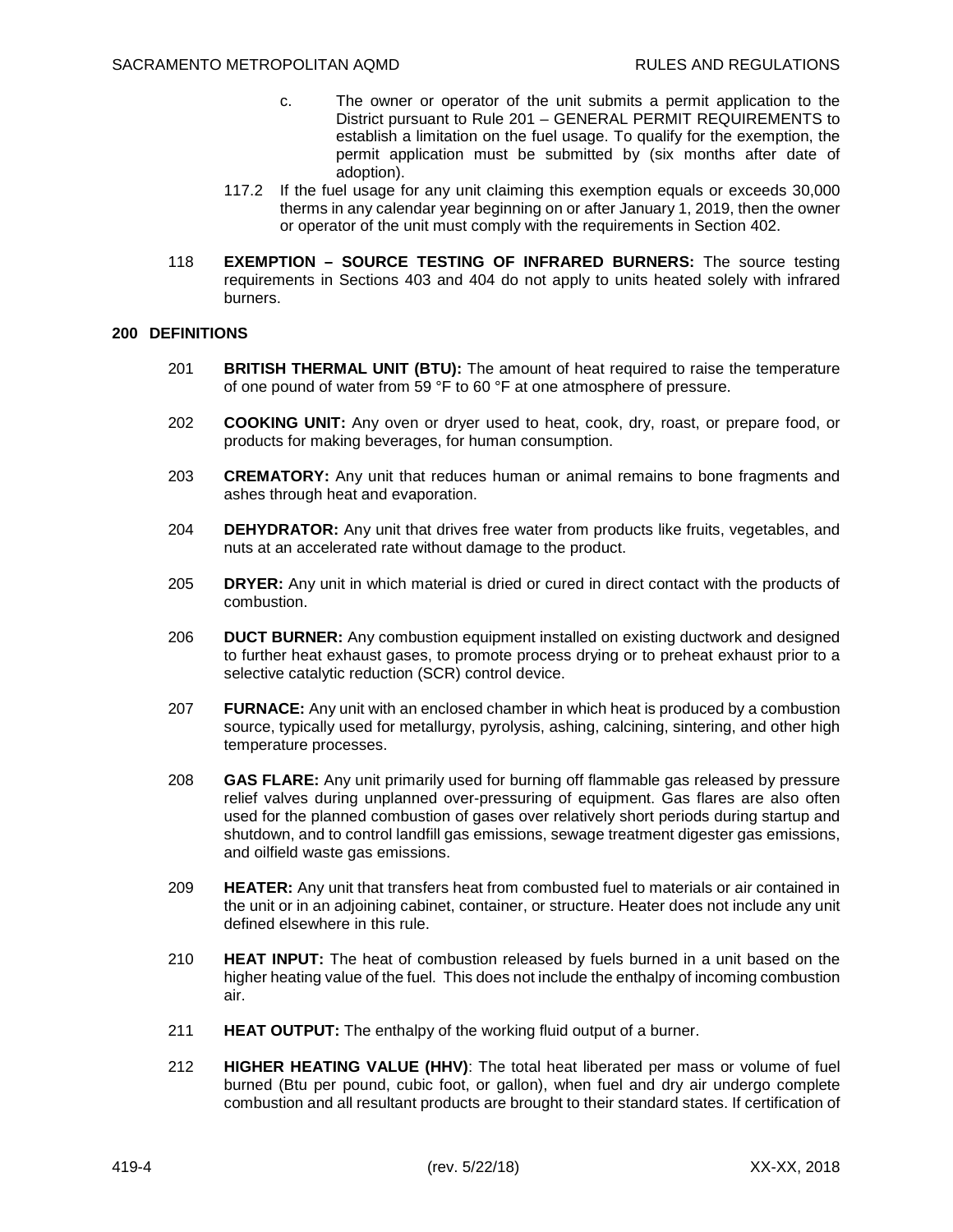the HHV is not provided by the third party fuel supplier, it must be determined by one of the test methods specified in Section 501.4.

- 213 **INFRARED BURNER:** Any unit with all of the following:
	- 213.1 A ceramic, metal fiber, sintered metal, or perforated metal flame-holding surface;
	- 213.2 More than 50% of the heat output as infrared radiation and operated in a manner where the zone including and above the flame-holding surface is red and does not produce observable blue or yellow flames in excess of one-half inch in length; and
	- 213.3 A rated heat input capacity per square foot of flame holding surface of 100,000 Btu per hour or less.
- 214 **INCINERATOR:** Any unit that with an enclosed chamber in which heat, produced by combustion, is used to combust waste or oxidize contaminants to less harmful forms.
- 215 **INTERNAL COMBUSTION ENGINE:** A heat engine in which the combustion that generates the heat takes place inside the engine proper instead of in a furnace, including engines used for control of VOC emissions.
- 216 **KILN:** Any unit that has a thermally insulated chamber which produces temperatures sufficient to complete a process, such as hardening, drying, vitrification, or chemical change.
- 217 **MAJOR STATIONARY SOURCE OF NITROGEN OXIDES:** A stationary source whose potential to emit is 25 tons per year or greater of nitrogen oxides.
- 218 **METAL HEAT TREATING FURNACE:** Any furnace used in metallurgical operations to alter the physical, and sometimes chemical, properties of a metal. Examples of metal heat treating include, but are not limited to, annealing, case hardening, precipitation strengthening, tempering, normalizing and quenching.
- 219 **METAL MELTING FURNACE:** Any furnace in which scrap metal, ingots, and/or other forms of metals are charged and melted, with the melted metal tapped or poured into a ladle or directly into a mold or other shape forming receptacle.
- 220 **MISCELLANEOUS COMBUSTION UNIT:** Any crematory, dehydrator, dryer, furnace, heater, incinerator, kiln, oven, roaster, or other combustion equipment not specifically required to comply with requirements of other District Regulation 4 – Prohibitory Rules. Miscellaneous combustion unit does not include any cooking unit.
- 221 **OVEN:** Any unit with a thermally insulated chamber supplied with heat from combusted fuel in which material is heated, baked, dried, or cured in direct contact with the products of combustion.
- 222 **PROCESS TEMPERATURE:** For the purpose of this rule, the process temperature of a unit is considered to be the maximum operating temperature of the unit under maximum designed production rate.
- 223 **RATED HEAT INPUT CAPACITY:** The heat input capacity in million Btu per hour specified on the nameplate of the miscellaneous combustion unit or cooking unit. If the heat input capacity on the nameplate of the combustion unit's burner is different than the heat input capacity on the nameplate of the unit, the heat input capacity of the burner will be used to determine rated heat input capacity. If the combustion unit has been altered or modified such that its maximum heat input capacity is different than the heat input capacity specified on the name plate, the new maximum heat input capacity will be considered as the rated heat input capacity.
- 224 **ROASTER:** Any oven used to dry roast nuts, coffee beans, or other plant seeds.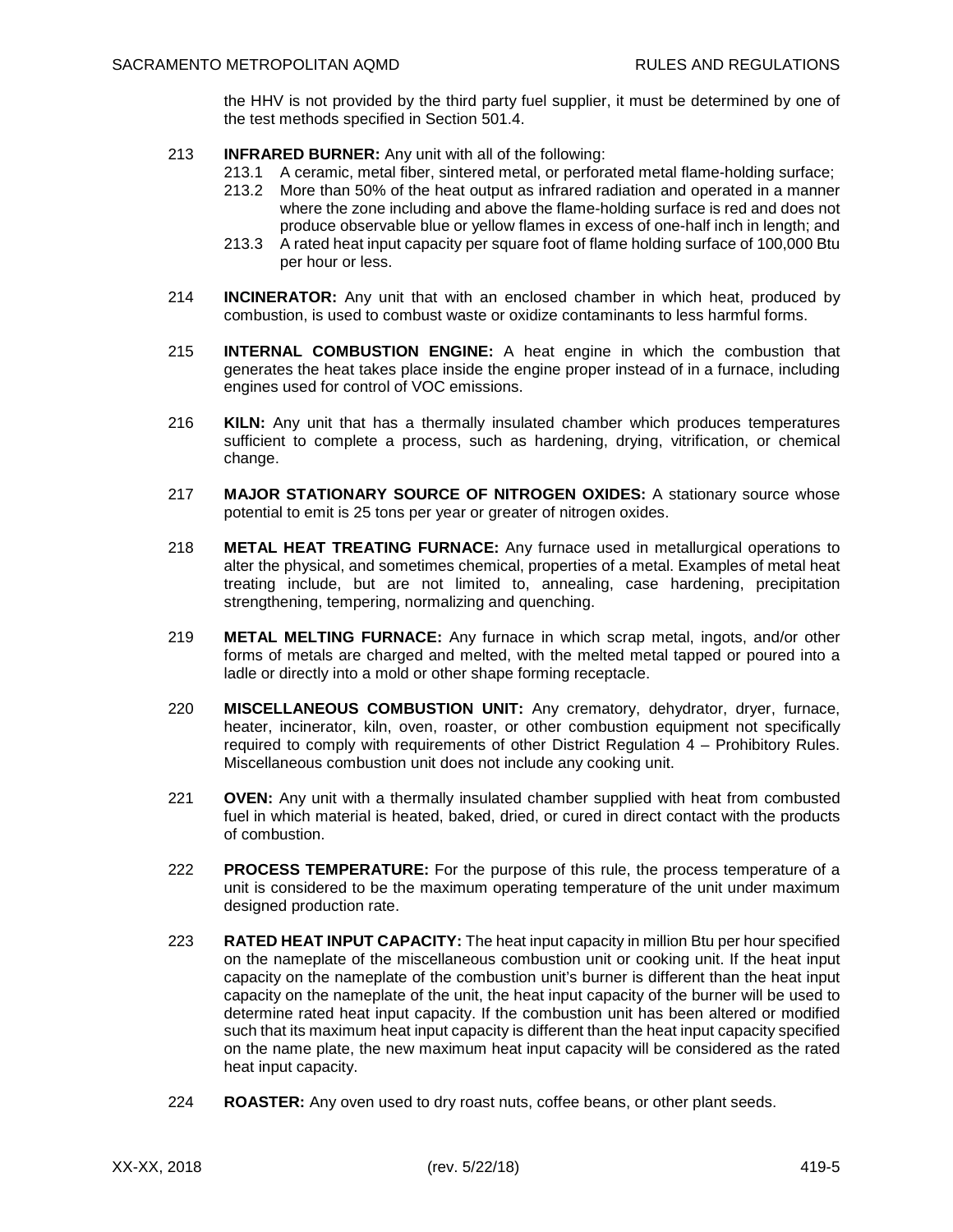- 225 **SHUTDOWN:** The period of time a unit is cooled from its normal operating temperature. The shutdown period is limited to two hours.
- 226 **SOYBEAN ROASTER:** Any oven used to dry roast soybeans or other similar legumes where the soybeans or other legumes travel directly through the burner flame.
- 227 **STARTUP:** The period of time, not to exceed two hours, in which a unit is brought to its operating temperature and pressure immediately after a period in which the gas flow is shut off for a continuous period of 30 minutes or longer.
- 228 **STATIONARY SOURCE:** Any building, structure, facility, or emissions unit that emits or may emit any regulated air pollutant directly or as a fugitive emission.
	- 228.1 Building, structure, facility, or emissions unit includes all pollutant emitting activities that:
		- a. belong to the same industrial grouping, and
		- b. are located on one property or on two or more contiguous properties, and
		- c. are under the same or common ownership, operation, or control or are owned or operated by entities that are under common control.
	- 228.2 Pollutant emitting activities are considered a part of the same industrial grouping if:
		- a. they belong to the same two-digit standard industrial classification (SIC) code, or
		- b. they are part of a common production process. (Common production process includes industrial processes, manufacturing processes and any connected processes involving a common material.)
- 229 **THERM:** One hundred thousand (100,000) British Thermal Units.

# **300 STANDARDS**

301 **EMISSION LIMITS – MISCELLANEOUS COMBUSTION UNITS:** Except as provided in Sections 113 and 117, the NOx and CO emissions from any miscellaneous combustion unit may not exceed the limits specified in Table 1. The NOx and CO emissions must be determined pursuant to Section 501. The owner or operator may choose to comply with the limits expressed as parts per million by volume on a dry basis, corrected to three percent oxygen, or expressed as pounds per million Btu.

| TABLE 1: MISCELLANEOUS COMBUSTION UNITS<br>EMISSION LIMITS EXPRESSED AS PPMV @ 3% O2 |                                                            |                |                                                             |  |  |
|--------------------------------------------------------------------------------------|------------------------------------------------------------|----------------|-------------------------------------------------------------|--|--|
| <b>Equipment Category</b>                                                            | <b>NOx Limit</b><br>ppmv @ 3% O <sub>2</sub><br>(Ib/MMBtu) |                | <b>CO Limit</b><br>ppmv $@3\%$ O <sub>2</sub><br>(Ib/MMBtu) |  |  |
|                                                                                      | <b>Effective (see Section 401)</b>                         |                |                                                             |  |  |
|                                                                                      | <b>Process Temperature</b>                                 |                |                                                             |  |  |
| <b>Gaseous Fuel-Fired Equipment</b>                                                  | $<$ 1200 °F                                                | $\geq$ 1200 °F |                                                             |  |  |
| <b>Asphalt Manufacturing Operation</b>                                               | 40                                                         | 40             | 400                                                         |  |  |
| Incinerator or Crematory                                                             | (0.049)<br>60                                              | (0.049)<br>60  | (0.30)<br>400                                               |  |  |
|                                                                                      | (0.073)                                                    | (0.073)        | (0.30)                                                      |  |  |
| Metal Heat Treating or Metal Melting                                                 | 60                                                         | 60             | 400                                                         |  |  |
| Furnace                                                                              | (0.073)                                                    | (0.073)        | (0.30)                                                      |  |  |
| <b>Other Furnace</b>                                                                 | 30                                                         | 60             | 400                                                         |  |  |
|                                                                                      | (0.036)                                                    | (0.073)        | (0.30)                                                      |  |  |
| Oven, Dehydrator, Dryer, Heater, or<br>Kiln                                          | 30<br>(0.036)                                              | 60<br>(0.073)  | 400<br>(0.30)                                               |  |  |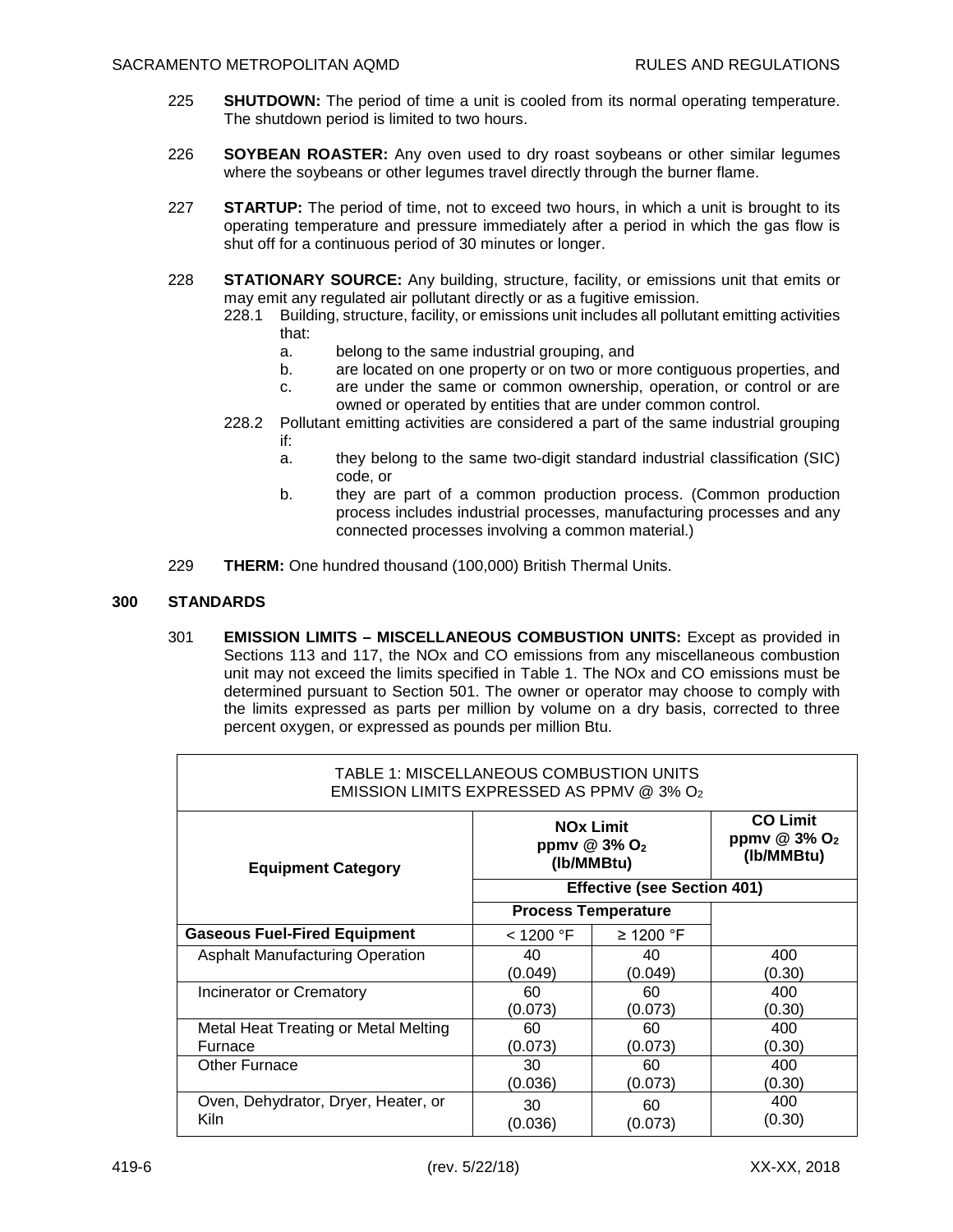| TABLE 1: MISCELLANEOUS COMBUSTION UNITS<br>EMISSION LIMITS EXPRESSED AS PPMV @ 3% O2 |                                                            |               |                                                             |  |  |
|--------------------------------------------------------------------------------------|------------------------------------------------------------|---------------|-------------------------------------------------------------|--|--|
| <b>Equipment Category</b>                                                            | <b>NOx Limit</b><br>ppmv @ 3% O <sub>2</sub><br>(Ib/MMBtu) |               | <b>CO Limit</b><br>ppmv $@3\%$ O <sub>2</sub><br>(Ib/MMBtu) |  |  |
|                                                                                      | <b>Effective (see Section 401)</b>                         |               |                                                             |  |  |
|                                                                                      | <b>Process Temperature</b>                                 |               |                                                             |  |  |
| <b>Gaseous Fuel-Fired Equipment</b>                                                  | $<$ 1200 °F                                                | ≥ 1200 °F     |                                                             |  |  |
| Soybean Roaster                                                                      | 45<br>(0.055)                                              | 60<br>(0.073) | 400<br>(0.30)                                               |  |  |
| Other miscellaneous combustion unit                                                  | 30                                                         | 60            | 400                                                         |  |  |
| not listed above                                                                     | (0.036)                                                    | (0.073)       | (0.30)                                                      |  |  |
| <b>Liquid Fuel-Fired Equipment</b>                                                   | < 1200 °F                                                  | ≥ 1200 °F     |                                                             |  |  |
| All miscellaneous combustion units                                                   | 40                                                         | 60            | 400                                                         |  |  |
| when liquid fuel-fired                                                               | (0.051)                                                    | (0.077        | (0.31)                                                      |  |  |

## 302 **EMISSION LIMITS – COOKING UNITS:** Except as provided in Section 117, the NOx and CO emissions from any cooking unit may not exceed the limits specified in Table 2. The NOx and CO emissions must be determined pursuant to Section 501. The owner or operator may choose to comply with the limits expressed as parts per million by volume on a dry basis, corrected to three percent oxygen, or expressed as pounds per million Btu.

| <b>TABLE 2: COOKING UNIT</b><br>EMISSION LIMITS EXPRESSED AS PPMV @ 3% O2 |                                                              |               |                                                             |  |  |
|---------------------------------------------------------------------------|--------------------------------------------------------------|---------------|-------------------------------------------------------------|--|--|
| <b>Equipment Category</b>                                                 | <b>NOx Limit</b><br>ppmv $@3\%$ O <sub>2</sub><br>(Ib/MMBtu) |               | <b>CO Limit</b><br>ppmv $@3\%$ O <sub>2</sub><br>(Ib/MMBtu) |  |  |
|                                                                           | <b>Effective (see Section 401)</b>                           |               |                                                             |  |  |
|                                                                           | <b>Process Temperature</b>                                   |               |                                                             |  |  |
|                                                                           | < 500 °F                                                     | $\geq 500$ °F |                                                             |  |  |
| Cooking Unit                                                              | 40<br>(0.049)                                                | 60<br>(0.073) | 800                                                         |  |  |

## 303 **EQUIPMENT REQUIREMENT – FUEL CONSUMPTION:**

- 303.1 The owner or operator of any unit demonstrating compliance with an emission limit of Sections 301 or 302 expressed as pounds per million Btu must install and maintain in service a non-resetting, totalizing fuel meter for each fuel prior to the compliance demonstration. The owner or operator of any unit with a combustion system that operates at only one firing rate who is demonstrating compliance with an emission limit expressed as pounds per million Btu must install and maintain in service a non-resetting, totalizing time or fuel meter for each fuel.
- 303.2 The owner or operator of any unit exempt from the NOx and CO emission limits in Sections 301 or 302 pursuant to Section 117 must comply with one of the following conditions:
	- a. Install and maintain in service a non-resetting, totalizing fuel meter in the fuel line for each fuel burned. Each unit serviced by the fuel line must have a meter installed to monitor fuel consumption. If a volumetric flow meter is installed to monitor a gaseous fuel, it must be corrected to a pressure of 14.73 psi, absolute, and a temperature of 60 °F; or
	- b. Install and maintain in service a non-resetting, totalizing hour meter. This requirement applies to each unit relying on an hour meter to estimate fuel usage. In this case, the fuel usage must be calculated by multiplying the number of operating hours for the unit by the rated heat input capacity for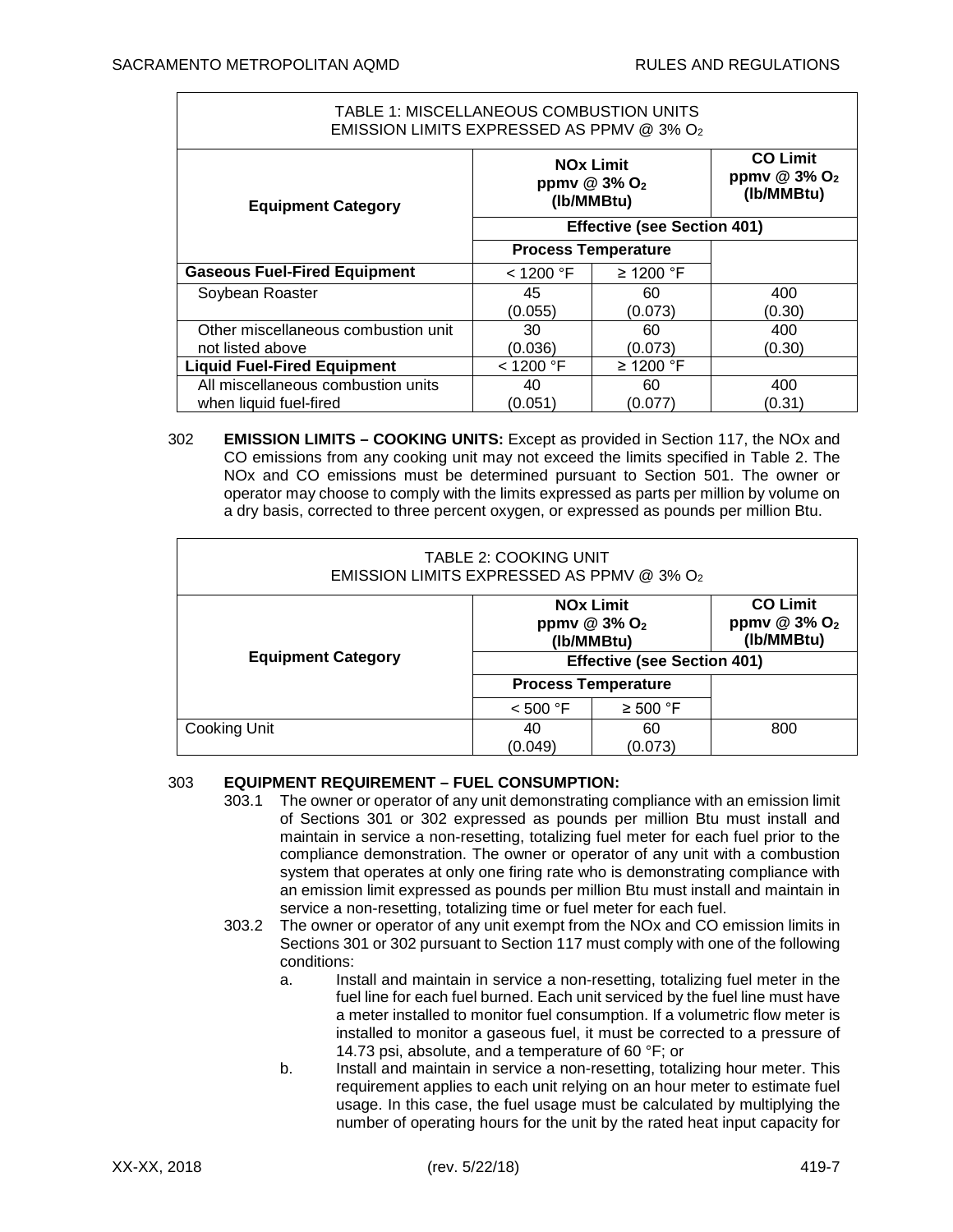the unit; or

- c. Install and maintain in service a computerized tracking system that maintains a continuous daily record of hours of operation and/or fuel consumption rate. If only hours of operation are recorded, the fuel usage must be calculated by multiplying the number of operating hours for the unit by the rated heat input capacity for the unit. If both hours of operation and fuel consumption rate are recorded, the actual recorded fuel consumption rate must be integrated over the actual number of hours operated to determine total fuel usage.
- 303.3 Meters that require electric power to operate must be provided a permanent supply of electric power that cannot be unplugged, switched off, or reset except by the main power supply circuit for the building and associated equipment or the unit's safety shut-off switch. Any person operating any unit subject to this rule may not shut off electric power to a unit meter unless the unit is not operating and is shut down for maintenance or safety.
- 304 **EQUIPMENT REQUIREMENT MAINTENANCE:** The owner or operator of any unit subject to this rule must perform combustion system maintenance in accordance with the manufacturer's schedule and specifications as identified in the manual or other written materials supplied by the manufacturer, distributor, installer, or maintenance company. Records of maintenance must be maintained as provided in Section 502.1.

#### **400 ADMINISTRATIVE REQUIREMENTS**

- 401 **COMPLIANCE SCHEDULE:** An owner or operator of any unit subject to Section 301 or 302 must demonstrate compliance with this rule by the following dates.
	- 401.1 For any unit located at a major stationary source of NOx:
		- a. For units installed after (date of adoption): within 60 days after initial operation.
		- b. For units installed on or before (date of adoption): (three months after date of adoption).
	- 401.2 For any unit not located at a major stationary source of NOx:
		- a. For units installed after (date of adoption):within 60 days after initial operation.
		- b. For units installed on or before (date of adoption): in accordance with the schedule in Table 3.

| TABLE 3: COMPLIANCE SCHEDULE                                          |                                                                                                                     |                                                                                                                     |                                                                                                                     |  |  |
|-----------------------------------------------------------------------|---------------------------------------------------------------------------------------------------------------------|---------------------------------------------------------------------------------------------------------------------|---------------------------------------------------------------------------------------------------------------------|--|--|
| <b>Number of units</b><br>subject to<br><b>Sections</b><br>301 or 302 | <b>Number of these</b><br>units required to<br>be in full<br>compliance by<br>(12 months after<br>date of adoption) | <b>Number of these</b><br>units required to<br>be in full<br>compliance by<br>(24 months after<br>date of adoption) | <b>Number of these</b><br>units required to<br>be in full<br>compliance by<br>(36 months after<br>date of adoption) |  |  |
| 1 or 2                                                                |                                                                                                                     |                                                                                                                     | N/A                                                                                                                 |  |  |
| 3 or more                                                             |                                                                                                                     |                                                                                                                     | All                                                                                                                 |  |  |

**Note:** Full Compliance identifies the date by which the owner or operator must demonstrate that each unit is in compliance with this rule.

402 **LOSS OF EXEMPTION – LOW FUEL USAGE:** Effective January 1, 2019 for any unit that loses its exemption pursuant to Section 117.2, the owner or operator must conduct an initial source test and demonstrate compliance with the requirements of Section 301 or 302 within one year from the end of the calendar year, in which the unit first did not meet the requirements for exemption in Section 117. The unit subsequently will not qualify for exemption pursuant to Section 117.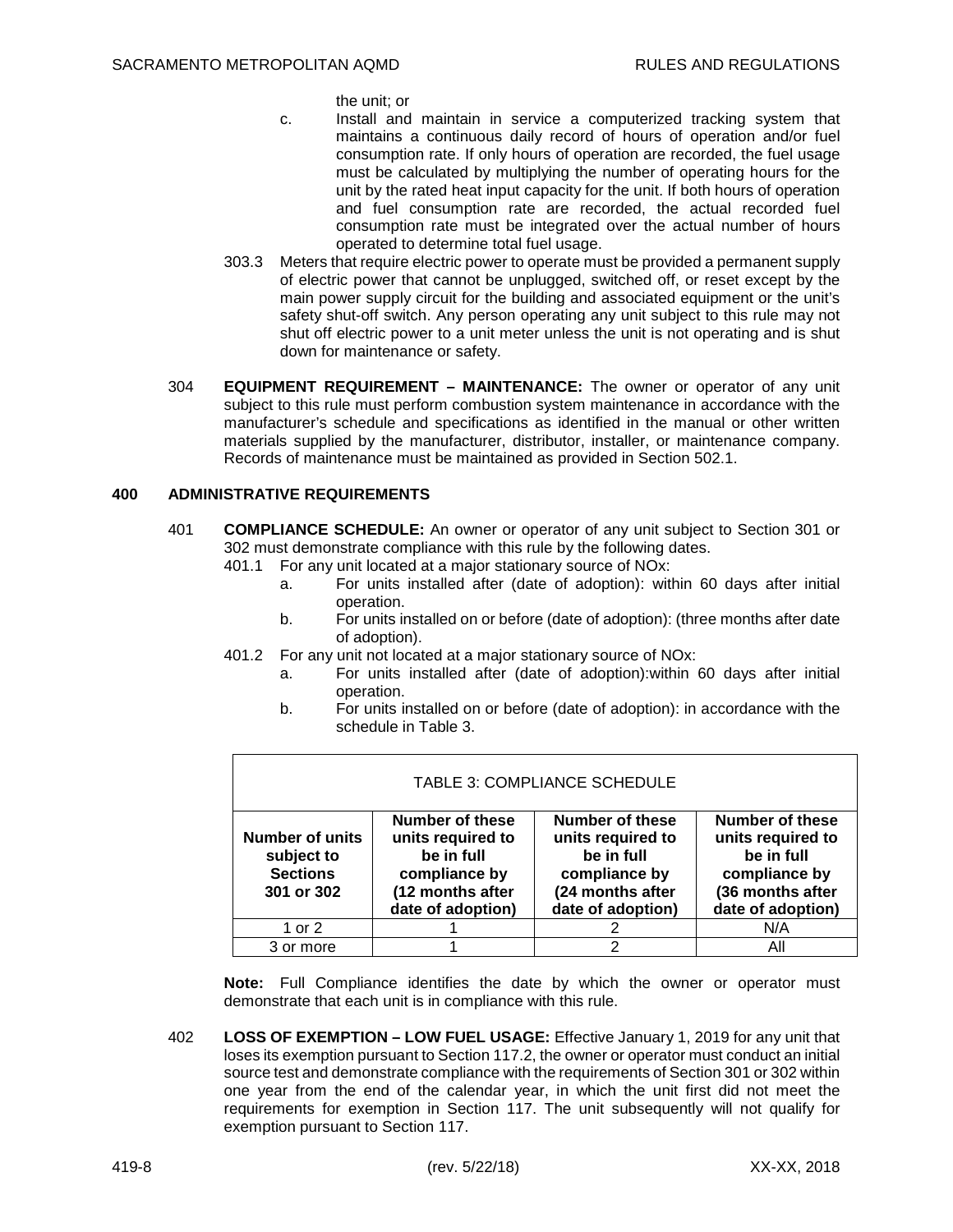- 403 **SOURCE TESTING FREQUENCY:** Except as provided in Section 402, the owner or operator of any unit subject to the emissions limits set forth in Section 301 or 302 must perform an initial source test prior to the full compliance date specified in Section 401 and must perform an emissions source test once every second calendar year using the test methods specified in Section 501 and maintain records as provided in Section 502.
	- 403.1 Any unit that is equipped with a continuous emissions monitoring system (CEMS) must conduct accuracy testing using the methods specified in Section 501 of this rule once every calendar year.
- 404 **SOURCE TESTING PROTOCOL:** At least 30 days prior to the scheduled source test date, the owner or operator of any unit subject to this rule must submit a source test plan to the Air Pollution Control Officer. At least seven days prior to the source test date, the owner or operator must notify the Air Pollution Control Officer of the exact date and time of the source test. A final source test report, and the applicable source test observation and evaluation fee as authorized under Rule 301, must be submitted to the Air Pollution Control Officer within 60 days following the actual source test date.

## **500 MONITORING AND RECORDKEEPING**

## 501 **TEST METHODS**

# 501.1. **GASEOUS EMISSIONS – SOURCE TEST:**

- a. Compliance with the NOx and CO emission requirements and the stack oxygen requirements in Section 301 or 302 must be determined using the test methods specified below. All emissions determinations must be made in the as-found operating condition, except no compliance determination may be established during unit startup as defined in Section 227, or shutdown as defined in Section 225. Tests must be conducted while the unit is operating at a firing rate that is as close as physically possible to the unit's rated heat input capacity. Tests must be conducted for three 40 minute runs. The Air Pollution Control Officer may grant written approval to conduct shorter test periods if the owner or operator demonstrates that the design of the unit prevents operation for 40 consecutive minutes. Results must be averaged over the three test periods.
	- 1. Oxides of Nitrogen ARB Method 100 or EPA Method 7E.
	- 2. Carbon Monoxide ARB Method 100 or EPA Method 10.
	- 3. Stack Gas Oxygen ARB Method 100 or EPA Method 3A.
	- 4. Any alternative source test method considered equivalent and that has been approved before the test in writing by the Air Pollution Control Officer, the California Air Resources Board, and the United States Environmental Protection Agency.
- b. A scheduled source test may not be discontinued solely due to the failure of one or more runs to meet applicable standards.
- c. In the event that a sample is accidently lost or conditions occur in which one of the three runs must be discontinued because of one of the following reasons, then compliance may be determined using the average of the other two runs:
	- 1. Forced shutdown;
	- 2. Failure of an irreplaceable portion of the sampling train;
	- 3. Extreme meteorological conditions presenting a hazard to the sampling team; or
	- 4. Other circumstances beyond the owner's or operator's control as determined by the Air Pollution Control Officer.
- d. A source test not conducted pursuant to the source test methods listed in Section 501.1a may be rejected and the test report determined to be invalid.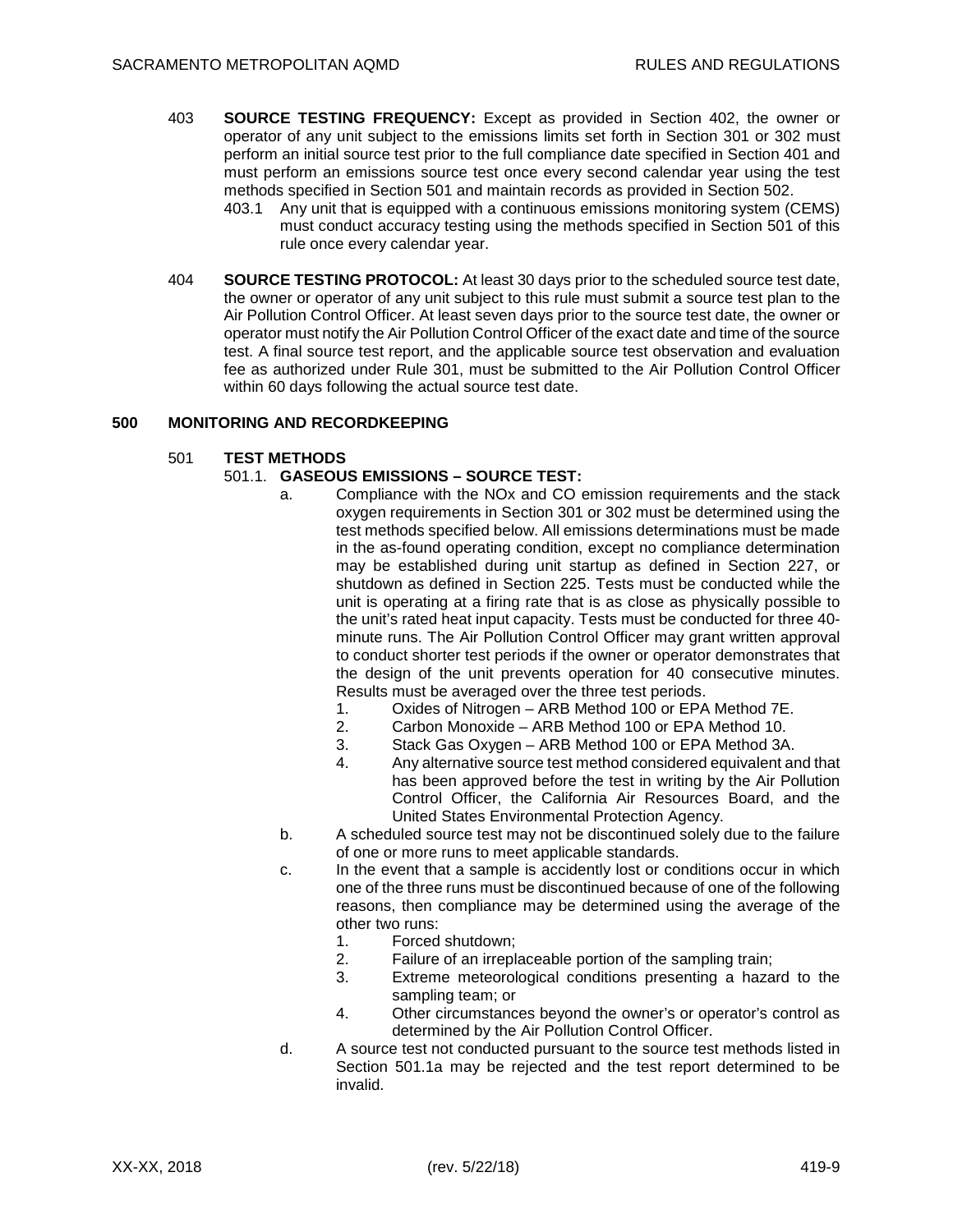- 501.2 **COMPLIANCE CALCULATION USING POUNDS PER MILLION BTU:** For any owner or operator who chooses to comply with the emission limits in Section 301 or 302 using pounds per million Btu, NOx emissions in pounds per million Btu of heat input must be calculated using procedures in EPA Method 19.
- 501.3 **GASEOUS EMISSIONS: CONTINUOUS EMISSIONS MONITORING SYSTEM (CEMS):** Compliance with NOx emission requirements specified in Section 301 or 302 may also be determined using CEMS. All emissions determinations must be made in the as-found operating condition, except no compliance determination may be established during unit startup as defined in Section 227, or shutdown as defined in Section 225. Where the unit(s) are equipped with CEMS:
	- a. **General:** All CEMS must be installed according to the procedures specified in 40 CFR 60.13g. All CEMS must be installed such that a representative measurement of emissions is obtained. Additional procedures for the location of CEMS found in 40 CFR 60, Appendix B must be used. The data recorder for CEMS must be in operation at all times the unit is operated.
	- b. **Cycle time:** The owner or operator of any unit using CEMS must ensure that the CEMS system completes a minimum of one cycle of operation (sampling, analyzing, and data recording) for each successive 15 minute period.
	- c. **Calibration:** Zero and span must be checked once every 24 hours. The CEMS must be calibrated in accordance with the manufacturer's specifications.
	- d. **Averaging:** The data recorded during periods of calibration checks, zero and span adjustments must not be included in averaging for compliance determinations. Compliance must be determined on an hourly basis using the average of the three previous 1-hour average emissions concentrations. The 1-hour average emissions concentration must be determined from at least two data points recorded by the CEMS.
	- e. **Accuracy Testing:** Accuracy testing of CEMS must be conducted using a relative accuracy test audit pursuant to 40 CFR 60, Appendix F.
- 501.4 **HIGHER HEATING VALUE:** HHV must be determined by one of the following test methods:
	- a. ASTM D240-02 or ASTM D3282-98 for liquid hydrocarbon fuels; or
	- b. ASTM D1826-94, or ASTM D1945-03 in conjunction with ASTM D3588- 98 for gaseous fuels; or
	- c. Any alternative test method considered equivalent and that has been approved before the test in writing by the Air Pollution Control Officer, the California Air Resources Board, and the United States Environmental Protection Agency.
- 501.5 **MULTIPLE TEST METHODS:** When more than one test method or set of test methods is specified for any testing, a violation of any requirement of this rule established by any one of the specified test methods or set of test methods will constitute a violation of this rule.

# 502 **RECORDKEEPING**

- 502.1 The owner or operator of any unit subject to the requirements of Section 304 must maintain on-site records of maintenance and a copy of the manufacturer's maintenance schedule and specifications in a manual or other written materials supplied by the manufacturer, distributor, installer, or maintenance company.
- 502.2 The owner or operator of any unit exempt pursuant to Section 117 and subject to the requirements of Section 303.2 for fuel usage must record, for each unit, the HHV and calendar year gaseous and non-gaseous fuel usage.
- 502.3 The owner or operator of any unit exempt pursuant to Section 117 and subject to the requirements of Section 303.2 for hours of operation must record, for each unit, the HHV, calendar year hours of operation, and the calendar year calculated fuel usage.